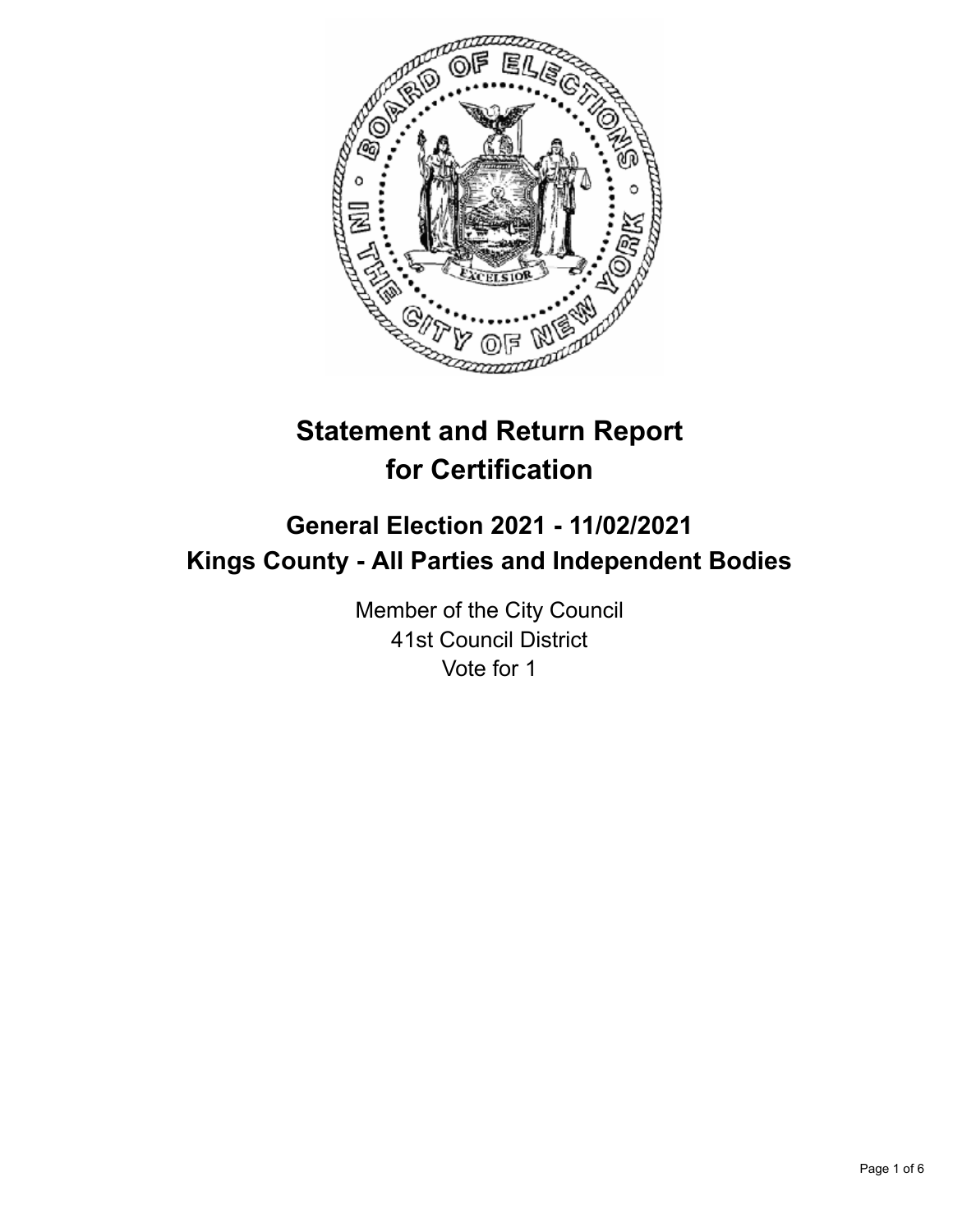

#### **Assembly District 43**

| <b>PUBLIC COUNTER</b>                                    | 1,989 |
|----------------------------------------------------------|-------|
| <b>MANUALLY COUNTED EMERGENCY</b>                        | 0     |
| ABSENTEE / MILITARY                                      | 133   |
| <b>AFFIDAVIT</b>                                         | 7     |
| <b>Total Ballots</b>                                     | 2,129 |
| Less - Inapplicable Federal/Special Presidential Ballots | 0     |
| <b>Total Applicable Ballots</b>                          | 2,129 |
| DARLENE MEALY (DEMOCRATIC)                               | 1,844 |
| <b>SCOTT HUTCHINS (GREEN)</b>                            | 74    |
| ALICKA AMPRY SAMUEL (WRITE-IN)                           | 2     |
| BRIAN ZACHARY FOX (WRITE-IN)                             | 1     |
| DEVIN A BALKIND (WRITE-IN)                               | 1     |
| DONALD TRUMP (WRITE-IN)                                  | 1     |
| UNATTRIBUTABLE WRITE-IN (WRITE-IN)                       | 1     |
| YOSSEL MOCHKIN (WRITE-IN)                                | 1     |
| <b>Total Votes</b>                                       | 1,925 |
| Unrecorded                                               | 204   |

### **Assembly District 54**

| PUBLIC COUNTER                                           | 19       |
|----------------------------------------------------------|----------|
| MANUALLY COUNTED EMERGENCY                               | 0        |
| ABSENTEE / MILITARY                                      |          |
| AFFIDAVIT                                                | $\Omega$ |
| <b>Total Ballots</b>                                     | 20       |
| Less - Inapplicable Federal/Special Presidential Ballots | $\Omega$ |
| <b>Total Applicable Ballots</b>                          | 20       |
| DARLENE MEALY (DEMOCRATIC)                               | 17       |
| <b>SCOTT HUTCHINS (GREEN)</b>                            |          |
| <b>Total Votes</b>                                       | 18       |
| Unrecorded                                               | 2        |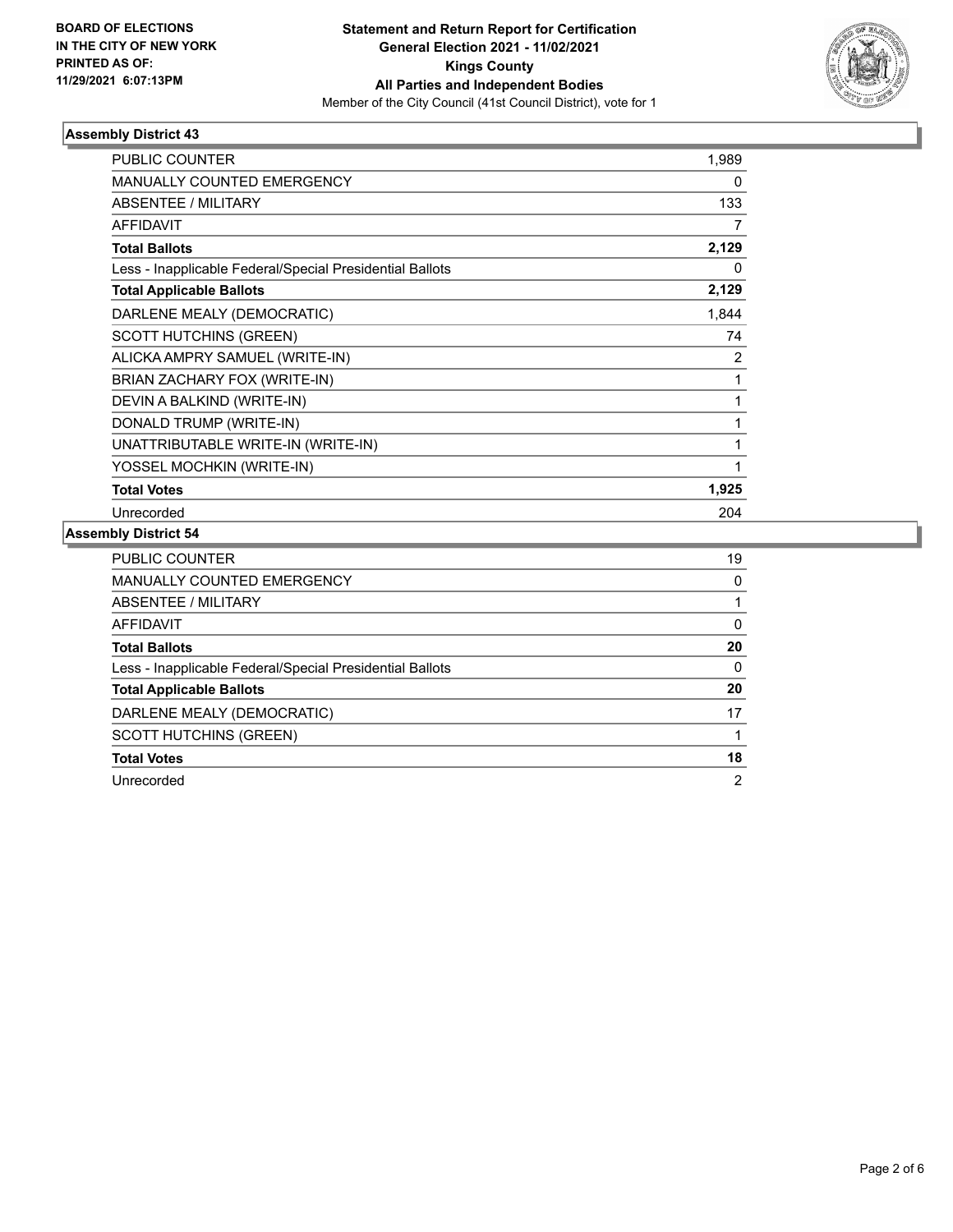

#### **Assembly District 55**

| <b>PUBLIC COUNTER</b>                                    | 9,189        |
|----------------------------------------------------------|--------------|
| <b>MANUALLY COUNTED EMERGENCY</b>                        | 0            |
| <b>ABSENTEE / MILITARY</b>                               | 413          |
| <b>AFFIDAVIT</b>                                         | 41           |
| <b>Total Ballots</b>                                     | 9,643        |
| Less - Inapplicable Federal/Special Presidential Ballots | 0            |
| <b>Total Applicable Ballots</b>                          | 9,643        |
| DARLENE MEALY (DEMOCRATIC)                               | 8,510        |
| <b>SCOTT HUTCHINS (GREEN)</b>                            | 408          |
| AARON C. MARTIN (WRITE-IN)                               | 1            |
| ALICKA AMPRAY SAMUELS (WRITE-IN)                         | 1            |
| ALICKA AMPRY SAMUEL (WRITE-IN)                           | 1            |
| ALIKA SAMUELS (WRITE-IN)                                 | 1            |
| DAVID ZHANG (WRITE-IN)                                   | $\mathbf{1}$ |
| ELI WRIGHT (WRITE-IN)                                    | $\mathbf{1}$ |
| FAYE JACKSON (WRITE-IN)                                  | $\mathbf{1}$ |
| JAMES C GRAM (WRITE-IN)                                  | 1            |
| JAVIER SANTIAGO (WRITE-IN)                               | 1            |
| LUISA PEREZ (WRITE-IN)                                   | 1            |
| LUISA PEREZ MILLER (WRITE-IN)                            | 1            |
| MARC SHULTZ (WRITE-IN)                                   | 1            |
| MILDRED SMITH (WRITE-IN)                                 | 1            |
| <b>RENEE HOLMES (WRITE-IN)</b>                           | 1            |
| RYAN HALLAHAN (WRITE-IN)                                 | 1            |
| TAYNA BAKAREY (WRITE-IN)                                 | 1            |
| UNATTRIBUTABLE WRITE-IN (WRITE-IN)                       | 9            |
| WILLIE L. BAKER (WRITE-IN)                               | 1            |
| <b>Total Votes</b>                                       | 8,944        |
| Unrecorded                                               | 699          |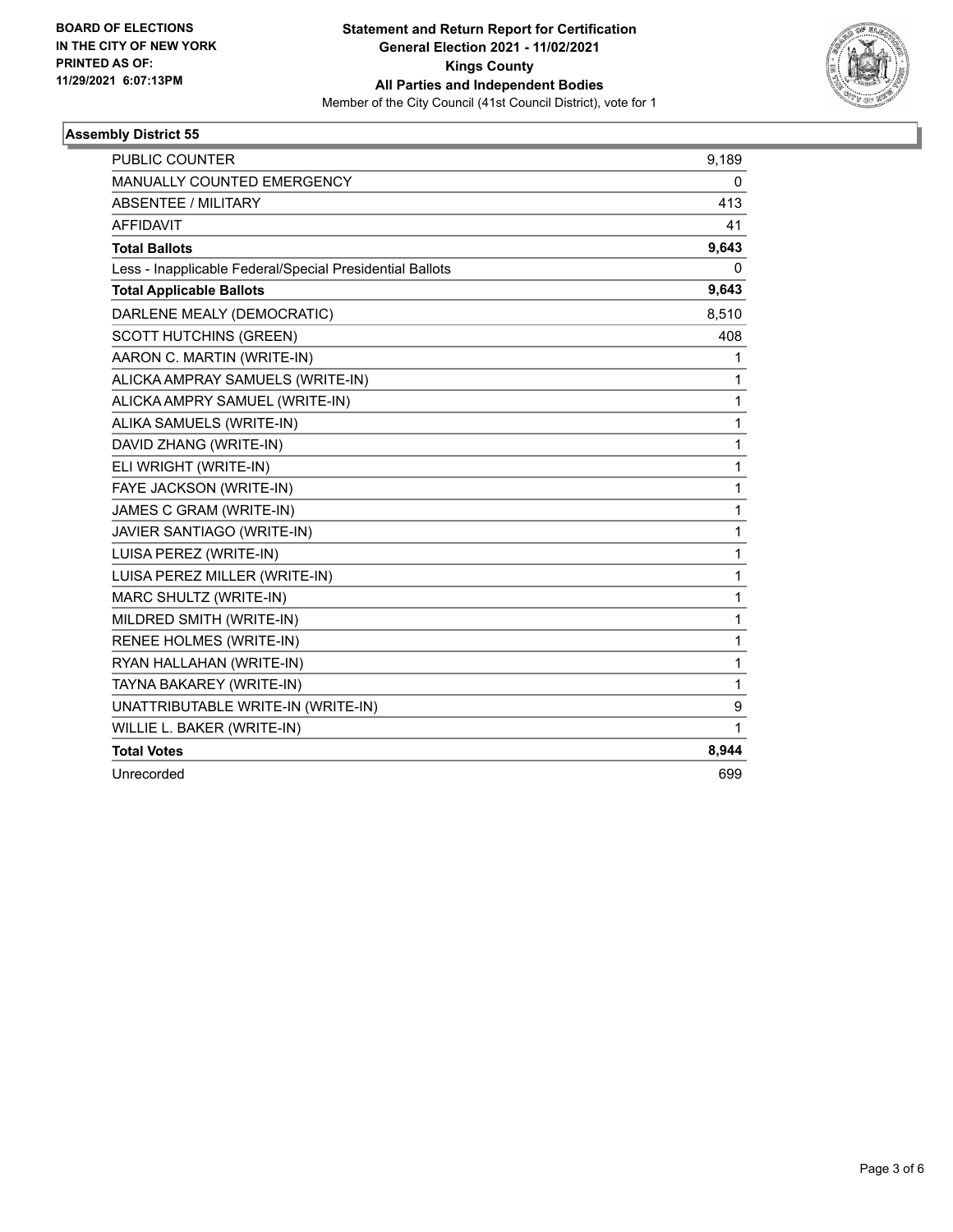

#### **Assembly District 56**

| PUBLIC COUNTER                                           | 1,684          |
|----------------------------------------------------------|----------------|
| MANUALLY COUNTED EMERGENCY                               | 0              |
| ABSENTEE / MILITARY                                      | 65             |
| <b>AFFIDAVIT</b>                                         | 13             |
| <b>Total Ballots</b>                                     | 1,762          |
| Less - Inapplicable Federal/Special Presidential Ballots | 0              |
| <b>Total Applicable Ballots</b>                          | 1,762          |
| DARLENE MEALY (DEMOCRATIC)                               | 1,470          |
| <b>SCOTT HUTCHINS (GREEN)</b>                            | 131            |
| ALICKA AMPRY SAMUEL (WRITE-IN)                           | 1              |
| CHARLES BARRON (WRITE-IN)                                | 1              |
| DONALD TRUMP (WRITE-IN)                                  | 1              |
| PHILIP HOFMANN (WRITE-IN)                                | $\overline{2}$ |
| ROBERT ENNIS JACKSON (WRITE-IN)                          | 1              |
| UNATTRIBUTABLE WRITE-IN (WRITE-IN)                       | 3              |
| <b>Total Votes</b>                                       | 1,610          |
| Unrecorded                                               | 152            |

## **Assembly District 58**

| <b>PUBLIC COUNTER</b>                                    | 4,198 |
|----------------------------------------------------------|-------|
| <b>MANUALLY COUNTED EMERGENCY</b>                        | 0     |
| ABSENTEE / MILITARY                                      | 206   |
| <b>AFFIDAVIT</b>                                         | 13    |
| <b>Total Ballots</b>                                     | 4,417 |
| Less - Inapplicable Federal/Special Presidential Ballots | 0     |
| <b>Total Applicable Ballots</b>                          | 4,417 |
| DARLENE MEALY (DEMOCRATIC)                               | 4,070 |
| <b>SCOTT HUTCHINS (GREEN)</b>                            | 80    |
| ALICKA AMPRY SAMUEL (WRITE-IN)                           | 2     |
| ALICKA AMPRY SAMUELS (WRITE-IN)                          | 1     |
| AVI LESCHES (WRITE-IN)                                   | 1     |
| DAVID JACOBS (WRITE-IN)                                  | 1     |
| GRIGORY KEVIN STOVALL JR (WRITE-IN)                      | 1     |
| JACQUELINE TOBOROFF (WRITE-IN)                           | 1     |
| JENNIFER GUTIERREZ (WRITE-IN)                            | 1     |
| UNATTRIBUTABLE WRITE-IN (WRITE-IN)                       | 1     |
| <b>Total Votes</b>                                       | 4,159 |
| Unrecorded                                               | 258   |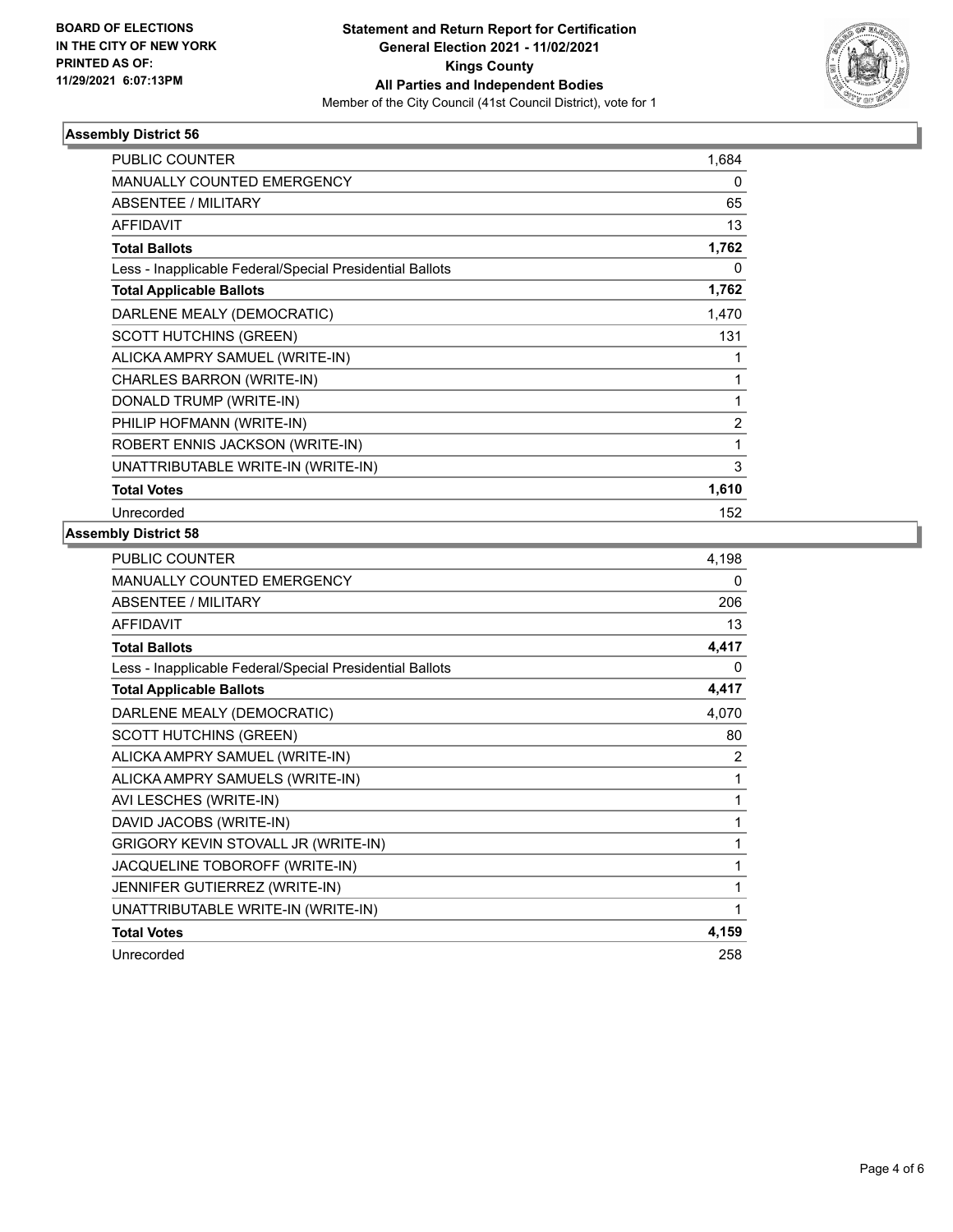

#### **Total for Member of the City Council (41st Council District) - Kings County**

| <b>PUBLIC COUNTER</b>                                    | 17,079         |
|----------------------------------------------------------|----------------|
| MANUALLY COUNTED EMERGENCY                               | 0              |
| <b>ABSENTEE / MILITARY</b>                               | 818            |
| AFFIDAVIT                                                | 74             |
| <b>Total Ballots</b>                                     | 17,971         |
| Less - Inapplicable Federal/Special Presidential Ballots | 0              |
| <b>Total Applicable Ballots</b>                          | 17,971         |
| DARLENE MEALY (DEMOCRATIC)                               | 15,911         |
| <b>SCOTT HUTCHINS (GREEN)</b>                            | 694            |
| AARON C. MARTIN (WRITE-IN)                               | 1              |
| ALICKA AMPRAY SAMUELS (WRITE-IN)                         | 1              |
| ALICKA AMPRY SAMUEL (WRITE-IN)                           | 6              |
| ALICKA AMPRY SAMUELS (WRITE-IN)                          | 1              |
| ALIKA SAMUELS (WRITE-IN)                                 | $\mathbf{1}$   |
| AVI LESCHES (WRITE-IN)                                   | 1              |
| BRIAN ZACHARY FOX (WRITE-IN)                             | 1              |
| CHARLES BARRON (WRITE-IN)                                | 1              |
| DAVID JACOBS (WRITE-IN)                                  | 1              |
| DAVID ZHANG (WRITE-IN)                                   | 1              |
| DEVIN A BALKIND (WRITE-IN)                               | $\mathbf{1}$   |
| DONALD TRUMP (WRITE-IN)                                  | 2              |
| ELI WRIGHT (WRITE-IN)                                    | 1              |
| FAYE JACKSON (WRITE-IN)                                  | 1              |
| GRIGORY KEVIN STOVALL JR (WRITE-IN)                      | 1              |
| JACQUELINE TOBOROFF (WRITE-IN)                           | 1              |
| JAMES C GRAM (WRITE-IN)                                  | 1              |
| JAVIER SANTIAGO (WRITE-IN)                               | 1              |
| JENNIFER GUTIERREZ (WRITE-IN)                            | 1              |
| LUISA PEREZ (WRITE-IN)                                   | 1              |
| LUISA PEREZ MILLER (WRITE-IN)                            | 1              |
| MARC SHULTZ (WRITE-IN)                                   | 1              |
| MILDRED SMITH (WRITE-IN)                                 | 1              |
| PHILIP HOFMANN (WRITE-IN)                                | $\overline{2}$ |
| RENEE HOLMES (WRITE-IN)                                  | 1              |
| ROBERT ENNIS JACKSON (WRITE-IN)                          | 1              |
| RYAN HALLAHAN (WRITE-IN)                                 | 1              |
| TAYNA BAKAREY (WRITE-IN)                                 | 1              |
| UNATTRIBUTABLE WRITE-IN (WRITE-IN)                       | 14             |
| WILLIE L. BAKER (WRITE-IN)                               | 1              |
| YOSSEL MOCHKIN (WRITE-IN)                                | 1              |
| <b>Total Votes</b>                                       | 16,656         |
| Unrecorded                                               | 1,315          |